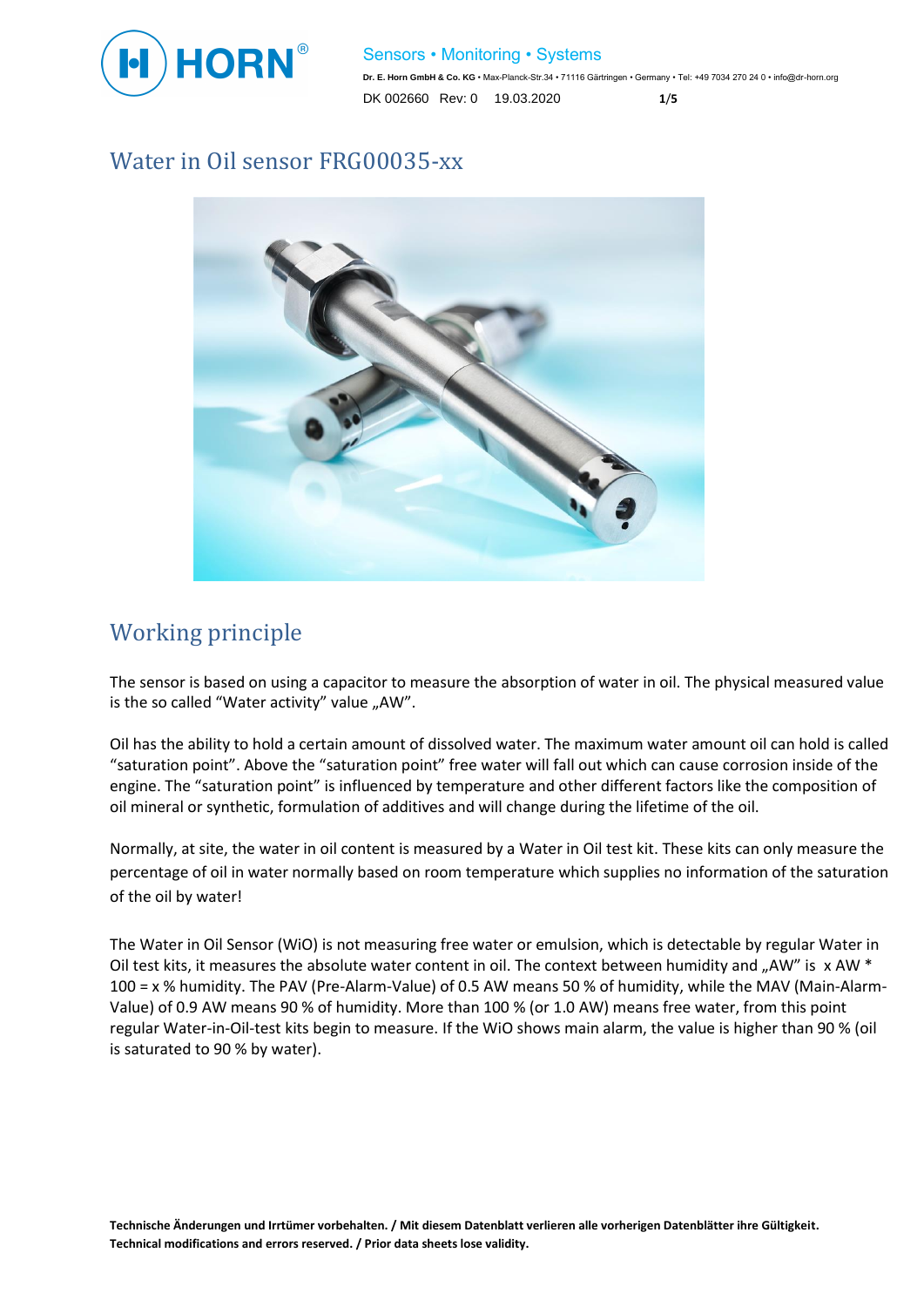

### Technical data sensor:

|                                     | <b>RS232</b>                                                          | $I^2C$                                  | <b>Compact</b>                                     | Analogue<br>(available 12/20)                                                      |
|-------------------------------------|-----------------------------------------------------------------------|-----------------------------------------|----------------------------------------------------|------------------------------------------------------------------------------------|
|                                     | FRG00035-R-68-85<br>FRG00035-R.138-85                                 | FRG00035-I-68-125<br>FRG00035-I-138-125 | FRG00035-C-68-85<br>FRG00035-C-138-85              | FRG00035-AC-68-85<br>FRG00035-AC-138-85<br>FRG00035-AV-68-85<br>FRG00035-AV-138-85 |
| <b>Temperature</b><br>range         | $-25+85$ °C                                                           | $-25+125$ °C                            | $-25+85$ °C                                        | $-25+85$ °C                                                                        |
| <b>Accuracy of</b>                  |                                                                       |                                         |                                                    |                                                                                    |
| humidity<br>measurement             | ±3 % within -25+85 °C                                                 |                                         |                                                    |                                                                                    |
| <b>Pressure</b>                     |                                                                       |                                         |                                                    |                                                                                    |
| resistance                          | 10 bar                                                                |                                         |                                                    |                                                                                    |
| against medium                      |                                                                       |                                         |                                                    |                                                                                    |
| Protection                          | <b>IP67</b>                                                           |                                         |                                                    |                                                                                    |
| degree                              |                                                                       |                                         |                                                    |                                                                                    |
| operating voltage                   | 1832 VDC                                                              | 5 VDC                                   | 1832 VDC, max.<br>permissible ripple<br>$\leq$ 5 % | 1832 VDC, max.<br>permissible ripple<br>$\leq$ 5 %                                 |
| <b>Current</b><br>consumption       | $<$ 30 mA                                                             | $< 10$ mA                               | $< 60$ mA                                          | $< 60$ mA                                                                          |
| <b>Wrong polarity</b><br>protection | Yes                                                                   | Yes                                     | Yes                                                | Yes                                                                                |
| <b>Cable length</b>                 | Max. 15 m                                                             | Max. 50 m                               | Max. 50 m                                          | Max. 50 m                                                                          |
| Output                              |                                                                       |                                         | 2 relay outputs for                                | 2 analogue outputs (4-                                                             |
|                                     |                                                                       |                                         | 2 alarm levels (0.5                                | 20 mA or 0-10 V, see                                                               |
|                                     |                                                                       |                                         | AW and 0.9 AW),                                    | ordering scheme)                                                                   |
|                                     |                                                                       |                                         | output max. 200                                    | Burden for 4-20 mA <                                                               |
|                                     |                                                                       |                                         | mA                                                 | 500 $\Omega$                                                                       |
| Other                               | Length: from nut to end of sensor 68 mm or 138 mm (others on request) |                                         |                                                    |                                                                                    |
|                                     | Nut with inner or outer thread G % (through adapter)                  |                                         |                                                    |                                                                                    |



**Technische Änderungen und Irrtümer vorbehalten. / Mit diesem Datenblatt verlieren alle vorherigen Datenblätter ihre Gültigkeit. Technical modifications and errors reserved. / Prior data sheets lose validity.**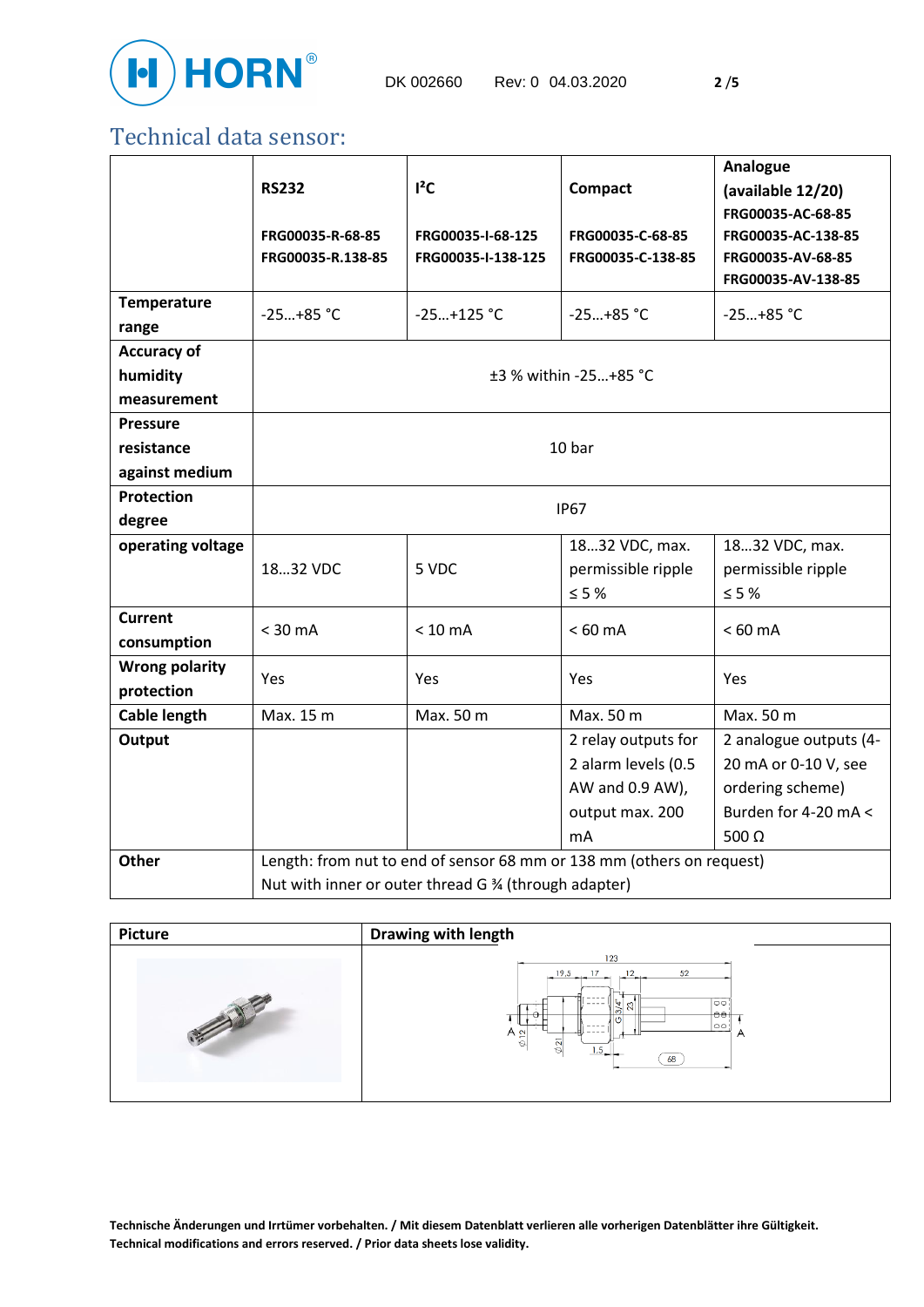



# Ordering structure FRG00035-xx

**FRG00035-X-YY-ZZ FRG00035 -> Basic type information X -> Interface YY -> Sensor length ZZ -> Temperature range**

|                    | <b>Interface</b>  | Length [mm] | Max. temperature |
|--------------------|-------------------|-------------|------------------|
| FRG00035-R-68-85   | <b>RS232, SCP</b> | 68          | 85 °C            |
| FRG00035-R-138-85  | <b>RS232, SCP</b> | 138         | 85 °C            |
| FRG00035-N-68-85   | RS232, non-SCP    | 68          | 85 °C            |
| FRG00035-N-138-85  | RS232, non-SCP    | 138         | 85 °C            |
| FRG00035-I-68-125  | $l^2C$            | 68          | 125 °C           |
| FRG00035-I-138-125 | $l^2C$            | 138         | 125 °C           |
| FRG00035-C-68-85   | Compact-version,  | 68          | 85 °C            |
|                    | only relay output |             |                  |
| FRG00035-C-138-85  | Compact-version,  | 138         | 85 °C            |
|                    | only relay output |             |                  |
| FRG00035-AC-68-85  | Analogue version, | 68          | 85 °C            |
|                    | 4-20 mA-output    |             |                  |
| FRG00035-AC-138-85 | Analogue version, | 138         | 85 °C            |
|                    | 4-20 mA-output    |             |                  |
| FRG00035-AV-68-85  | Analogue version, | 68          | 85 °C            |
|                    | 0-10 V-output     |             |                  |
| FRG00035-AV-138-85 | Analogue version, | 138         | 85 °C            |
|                    | 0-10 V-output     |             |                  |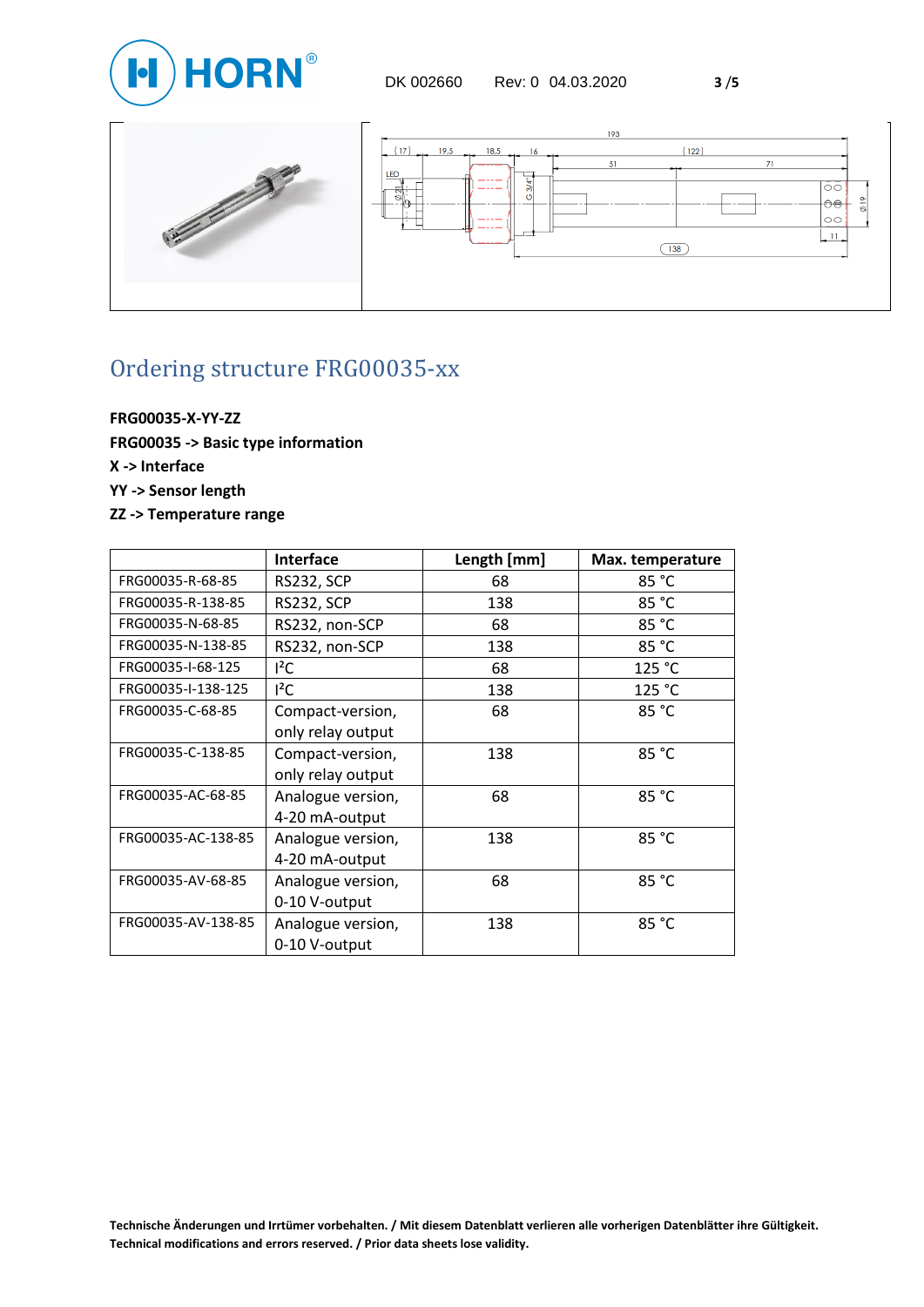

# Monitoring box

|                       | small cable glands<br><b>MPU010-R-S (RS232)</b>                                                                                                                                | large cable glands<br><b>MPU010-R-L (RS232)</b>                                                                                                    |  |  |
|-----------------------|--------------------------------------------------------------------------------------------------------------------------------------------------------------------------------|----------------------------------------------------------------------------------------------------------------------------------------------------|--|--|
|                       | <b>MPU010-I-S (I<sup>2</sup>C)</b>                                                                                                                                             | MPU010-I-L (I <sup>2</sup> C)                                                                                                                      |  |  |
| Power supply          | 1832 VDC, max. permissible ripple ≤ 5 %, Protected by automatic fuse                                                                                                           |                                                                                                                                                    |  |  |
| Power consumption     | $~^{\sim}$ 10 W                                                                                                                                                                |                                                                                                                                                    |  |  |
| Polarity protection   | yes                                                                                                                                                                            |                                                                                                                                                    |  |  |
| Operating temperature | $-25+85$ °C                                                                                                                                                                    |                                                                                                                                                    |  |  |
| Storage temperature   | $-25+90$ °C                                                                                                                                                                    |                                                                                                                                                    |  |  |
| Relative humidity     | < 90 %, non-condensing                                                                                                                                                         |                                                                                                                                                    |  |  |
| Weight                | Monitoring box: ~700 g                                                                                                                                                         |                                                                                                                                                    |  |  |
| <b>EMC-standard</b>   | generics no. 55016 and 55022, safety rules acc. EN 61000-4, -6<br>rules for type approval test acc. GL                                                                         |                                                                                                                                                    |  |  |
| Connection to PE      | Copper mesh band                                                                                                                                                               |                                                                                                                                                    |  |  |
| Cable glands          | M12 for sensor, cable dia. 5-6,5 mm<br>M12 for relays, cable dia. 5-6,5 mm<br>M12 for analogue outputs,<br>cable dia. 5-6,5 mm<br>M12 for power supply,<br>cable dia. 5-6,5 mm | M12 for sensor, cable dia. 5-6,5 mm<br>M25 for power,<br>cable dia. 12,5-20,5 mm<br>M25 for relays and analogue output,<br>cable dia. 12,5-20,5 mm |  |  |
| Sensor interface      | I <sup>2</sup> C or RS232                                                                                                                                                      |                                                                                                                                                    |  |  |
| Alarm relays          |                                                                                                                                                                                | PAV, MAV, Ready                                                                                                                                    |  |  |
| Photo-MOS outputs     |                                                                                                                                                                                | < 60 VDC, 500 mA (Short Circuit Protected, free configurable)                                                                                      |  |  |
| User interface        |                                                                                                                                                                                | 3 LED, analogue output, web page over ethernet, CAN                                                                                                |  |  |
| Configuration         | web page over ethernet                                                                                                                                                         |                                                                                                                                                    |  |  |
| Analog output         | current output or voltage output (details configurable: 0-20 mA or 0-24 mA),<br>galvanic isolated, user selectable                                                             |                                                                                                                                                    |  |  |
| Water in oil          | burden max. 500 $\Omega$                                                                                                                                                       |                                                                                                                                                    |  |  |
| Temperature           | burden max. 500 $\Omega$                                                                                                                                                       |                                                                                                                                                    |  |  |
| Resolution            | PWM / 4096 steps                                                                                                                                                               |                                                                                                                                                    |  |  |
| Linearity             | $\leq \pm 0.25$ % of final value                                                                                                                                               |                                                                                                                                                    |  |  |
| <b>Reaction time</b>  | approx. 300 ms                                                                                                                                                                 |                                                                                                                                                    |  |  |
| Ethernet              | Transmission rate max. 100Mbit/s for parameter settings and display,<br>galvanic isolated, IP-Address adjustable                                                               |                                                                                                                                                    |  |  |
|                       | Transmission rate 20kBaud1MBaud;                                                                                                                                               |                                                                                                                                                    |  |  |
| <b>CAN</b>            | Node ID adjustable 1127                                                                                                                                                        |                                                                                                                                                    |  |  |
|                       | CANopen-protocol for parameter settings and display,                                                                                                                           |                                                                                                                                                    |  |  |
|                       | galvanic isolated                                                                                                                                                              |                                                                                                                                                    |  |  |